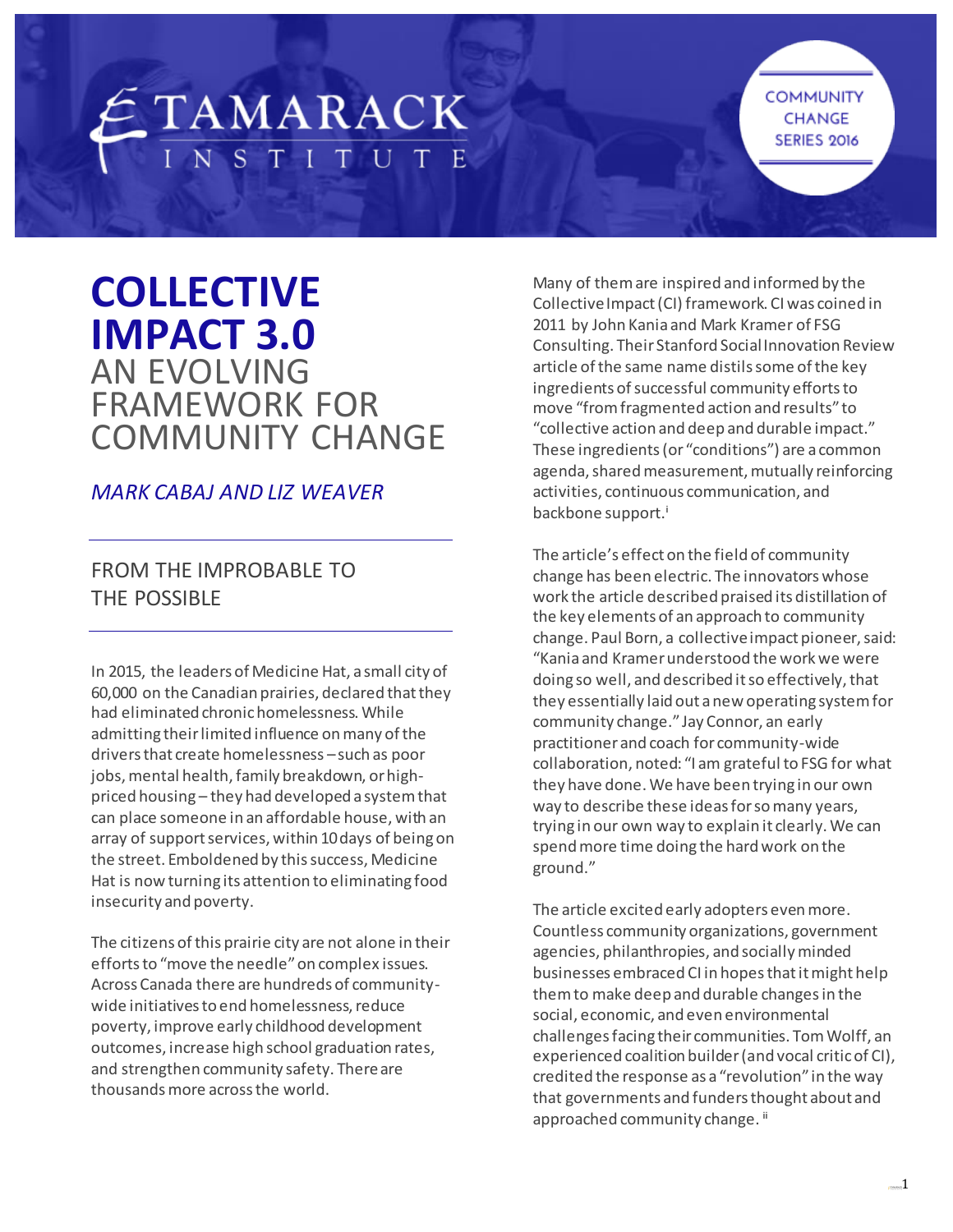FSG and other CI advocates have done much to expand and elaborate the original five conditions described in that first article. They have laid out what they feel are the pre-conditions for CI, the phases of the approach, a variety of key practices (e.g., strategy, governance, funding, evaluation), and more recently, eight key principles of practice. Th[e Collective Impact Forum,](https://collectiveimpactforum.org/) an online community administered by FSG, is one of the world's most comprehensive resources on community change and a platform for practitioners to share and build knowledge, skills, and tools for the work. CI is now a permanent –even dominant – part of the landscape of community change.

#### AN EVOLUTION IN THE REVOLUTION

We believe that it's time for an evolution in the revolution. While the CEO of one philanthropic organization argues that support and buy-in for CI is now at "fever pitch," there are two compelling reasons for advocates to find ways to upgrade – not simply elaborate upon-the framework. iii

First, there has been enough experimentation with CI, by diverse communities working on diverse issues in diverse settings, to shed light on its limitations. These include: insufficient attention to the role of community in the change effort; an excessive focus on short-term data; an understatement of the role of policy and systems change; and an over-investment in backbone support. iv Our colleague Mark Holmgren warns that if these limitations are not taken seriously, the field may experience a "pendulum swing" away from collective change efforts. <sup>v</sup>

The response of the FSG team to the feedback has been excellent. They have welcomed the critiques on the CI Forum, admitted the framework's shortcomings, and worked diligently with others to address them or expand on areas that deserve elaboration. Their recently released "principles of practice for collective impact," for example, address many concerns about the framework. As Karen Pittman, head of the Forum on Youth Investment, noted: "Kania, Kramer and the FSG team get high marks in my book for being consistently open to adapting their theory to better reflect practice." vi

Yet the criticisms continue to roll in. And it is good that they do. Like all frameworks, CI reveals a great deal about how people tackle tough issues at scale, but is simply unable to capture the full complexity of the work. It is important for those who have devoted their lives to community change to point out where these gaps or weaknesses lie, because the stakes involved are so high.

Secondly, in the rush to embrace CI, many in the field have ignored the less well-packaged and promoted frameworks of community change developed by other organizations and practitioners. Some of these include the Bridgespan group's work on Needle Moving Collaboratives, the Aspen Institute's work on Comprehensive Community Initiatives and the grassroots Turning Outward model of the Harwood Institute. vii Each of these approaches is based on solid experience and research, and offers (slightly) alternative perspectives on community change. They deserve to be taken seriously. Many of the observations and strategies in these community change approaches can be woven into effective CI implementation.

Are CI's limitations significant enough to warrant throwing it away? No. The framework has too much "roughly right" and is too successful in expanding the field of those who want to work together to build stronger communities.

The correct response is to move beyond simply fine-tuning the original framework and begin upgrading it to reflect important criticisms and limitations. Hardware and software developers relentlessly upgrade their operating systems to reach the next level of capability and performance. So too should we look to upgrade the design and implementation of the CI framework.

The task cannot be left to FSG alone. The organization and its leaders have been exemplary in incorporating new learnings. However, the framework's redevelopment is simply too much work for one organization –and it disempowers the rest of the field. If CI is going to get to the next level, community change practitioners and those who support them must step up and partner in building the framework's next iteration.

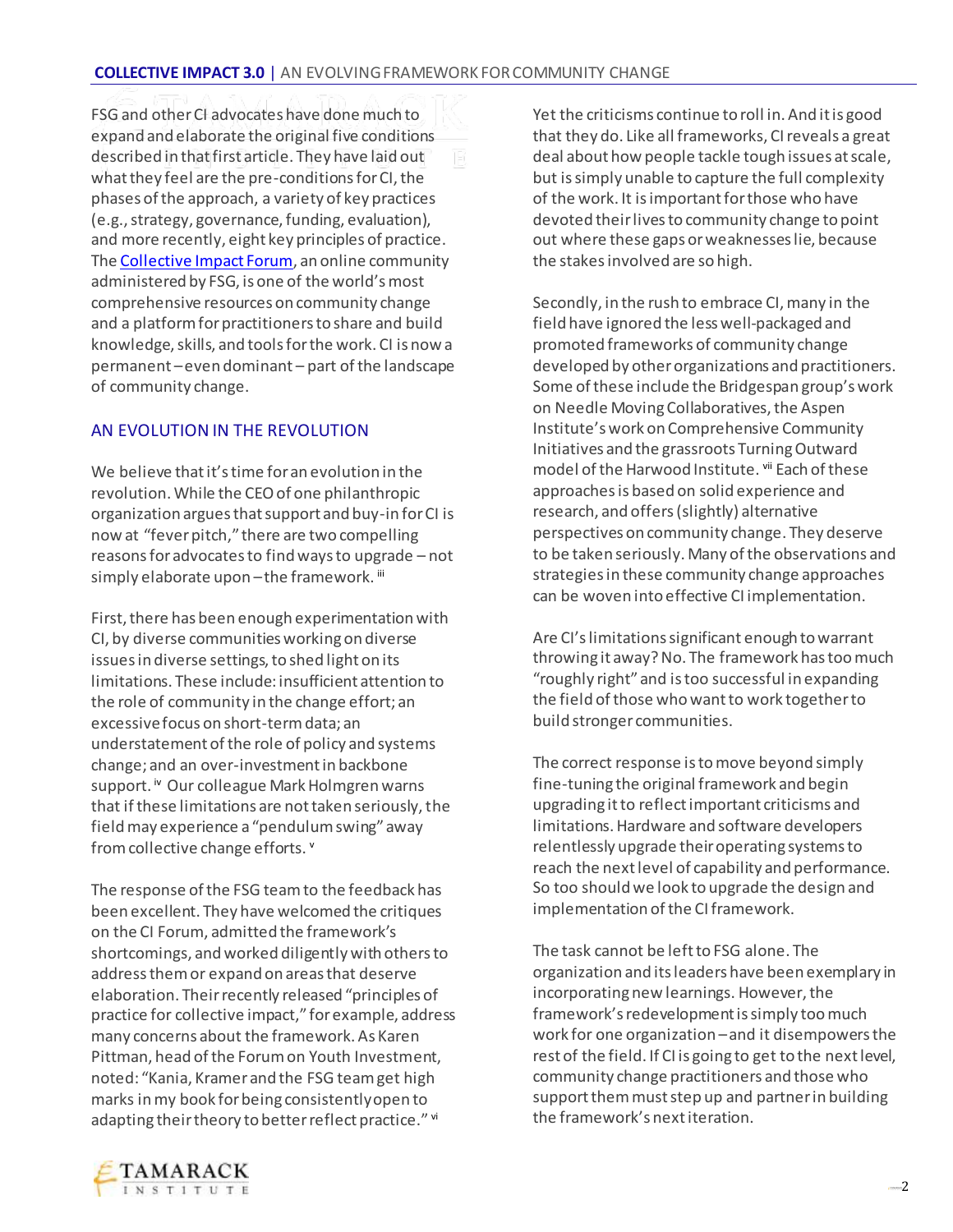#### COLLECTIVE IMPACT 3.0

We are willing to do our share. This article is the first of a series which will lay out a number of upgrades to the CI framework.

We call it Collective Impact 3.0, a term that emerged during our annual CI summit in Vancouver in 2015. At that event, we described the evolution of CI in terms of three phases. The 1.0 phase refers to the days prior to 2011 when diverse groups spontaneously prototyped CI practices without reference to the patterns identified by FSG. The 2.0 phase spans the five years following Kania and Kramer's article. Many communities adopted the CI framework laid out there, and FSG made diligent efforts to track, codify, and assess this second generation of CI initiatives. In the third phase, Collective Impact 3.0, the push is to deepen, broaden and adapt CI based on yet another generation of initiatives.

Who are we to offer Collective Impact 3.0? We at Tamarack have been knee-deep in community change initiatives for more than 20 years, including the sponsorship of Vibrant Communities, an evolving network of prototypical CI initiatives focused on poverty reduction. Tamarack made CI one of its top five themes. Our staff and associates have been involved in scores of CI efforts across North America and beyond.

We are committed to the basic structure of CI, which in our view has "good bones." However, we want to reframe many of the basic ideas and practices due to the limitations of the original framework, the insights of other frameworks, our own experience, and FSG's own work.

We do not believe that what we produce will be the only iteration of CI, or the best one. Like everyone else, we are prisoners of our own experience and limitations. We do hope, however, that our contribution adds to the next generation of the CI framework and encourages other practitioners to do the same. Our field needs diverse voices and perspectives moving forward.

#### FIRST THINGS FIRST: REVISITING THE FOUNDATIONS

This article, the first in our 3.0 series, revisits the foundational elements of the CI framework. This includes a new look at the Leadership Paradigm which underlies it, as well as CI's five conditions.

| From                       | To                              |
|----------------------------|---------------------------------|
| The Leadership Paradigm    |                                 |
| Management                 | Movement Building               |
| <b>The Five Conditions</b> |                                 |
| Common Agenda              | <b>Community Aspiration</b>     |
| Shared Measurement         | Strategic Learning              |
| Mutually Reinforcing       | <b>High Leverage Activities</b> |
| Activities                 |                                 |
| Continuous                 | <b>Inclusive Community</b>      |
| Communication              | Engagement                      |
| <b>Backbone</b>            | <b>Containers for Change</b>    |

Some of these shifts are significant and some are modest. All broaden the original elements laid out in Kania and Kramer's 2011 article.

#### FROM A MANAGERIAL TO A MOVEMENT-BUILDING PARADIGM

Al Etmanski and Vickie Cammack, two of Canada's most celebrated social innovators, have developed a simple philosophy to guide their efforts: "Act like an organization, but think like a movement." viii Would-be change-makers must tend to the day-today tasks of research, raising money, planning, and management. But the chances that their efforts will achieve scale improve dramatically if the work is undergirded with relationships based on a common vision and value – relationships that span diverse organizations, sectors, and political affiliations.

In a management approach, the leaders of institutions responsible for a domain – such as health, education, or criminal justice –come together to find ways to get better outcomes than they might achieve independently. While they may consult with the broader community on the nature of the problem and how it might be addressed, they perceive themselves to be primarily

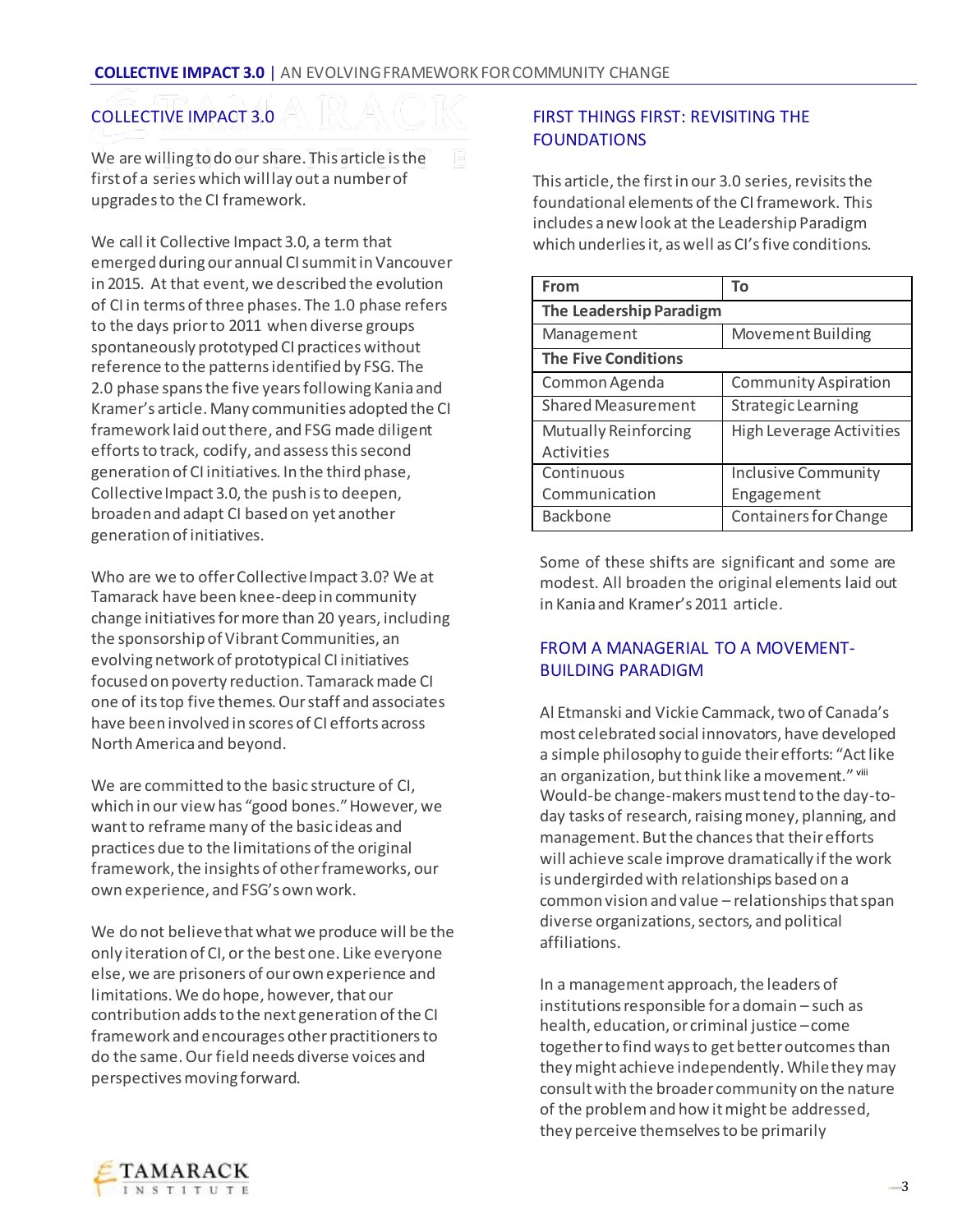responsible for developing and implementing new responses to an issue. As a result, CI participants employing a managerial approach typically (but not always) focus on improving existing systems through such measures as data-sharing, coordination of services, and joint action on policy or regulation barriers.

The management approach can generate results. In the case of Strive in Cincinnati (the example that FSG used to illustrate CI), educational institutions and community agencies agreed to organize their activities around a comprehensive "cradle to career" framework with 60 key measures. They have succeeded in getting dozens of organizations to align their efforts and produced a score of innovations. Cumulatively, these have resulted in improvements in reading and math scores, high school graduation rates, and post-secondary enrollment and completion. ix

In a movement-building approach, by contrast, the emphasis is on reforming (even transforming) systems where improvements alone will not make a difference. Movement-building leaders bring together a diverse group of stakeholders, including those not in traditional institutions or seats of power, to build a vision of the future based on common values and narratives. Movements "open up peoples' hearts and minds to new possibilities," "create the receptive climate for new ideas to take hold," and "embolden policymakers" and system leaders. <sup>x</sup> Movements change the ground on which everyday political life and management occur.

Participants of the End Poverty Edmonton initiative state clearly that they are creating a movement to end – not reduce – local poverty within a generation. xi To achieve this, one of their gamechanging priorities is to eliminate racism, including a powerful six-point plan to support reconciliation between Aboriginal and non-Aboriginal people. Racism, participants assert, is at the root of the difficulty that many residents experience when securing adequate housing, education, human services, and income. This bold commitment has cleared the way for the community to pursue some atypical initiatives. One is training local police and safety officials to improve their cultural literacy

and reduce the stigmatization of racialized groups. More importantly, this initiative also challenges all the city's residents to become actively involved in dozens of little ways. It's too early to judge whether their gamble will pay off. But their prospects for large-scale impact now seem so much greater, it's hard not to be impressed.

This is not to say that a management orientation to CI is incapable of changing systems. Between 2010 and 2014, hundreds of organizations in New York state came together to reform its broken criminal justice system. Youth who committed even minor offences encountered an array of programs and regulations so disconnected and ill-designed as to increase, not decrease, the likelihood that the young person would re-offend or commit an even more serious crime. Through a variety of innovations (one being the requirement that young offenders are served in local day programs, not residential programs in another part of the state), the number of youth in custody fell by 45 percent without an increase in youth crime. Buoyed by these successes, state leaders are now working on a bill that will raise the criminal age of responsibility from 16 to 18, a key move to reduce the number of youth exposed to the harsher edges of the adult system. xii

It's possible to point to several other successful CI efforts led by mainstream institutions. Even so, we feel that the chances for impact are dramatically better if would-be changemakers explicitly bring to their work a movement-building orientation. Why? Because when people operate from a management paradigm, their emphasis tends to be on improving systems rather than changing them. As a consequence, participants typically are suspicious of bold measures. In some cases, they resist or block transformative ideas because their instinct is to preserve the systems they manage. As Eric Bonabeau, CEO of Icosystems, observes: "Managers would rather live with a problem they can't solve than with a solution they can't fully understand or control." xiii

Compare, for example, how the leaders of two major Canadian cities approached the challenge of ending poverty. In one western city, several

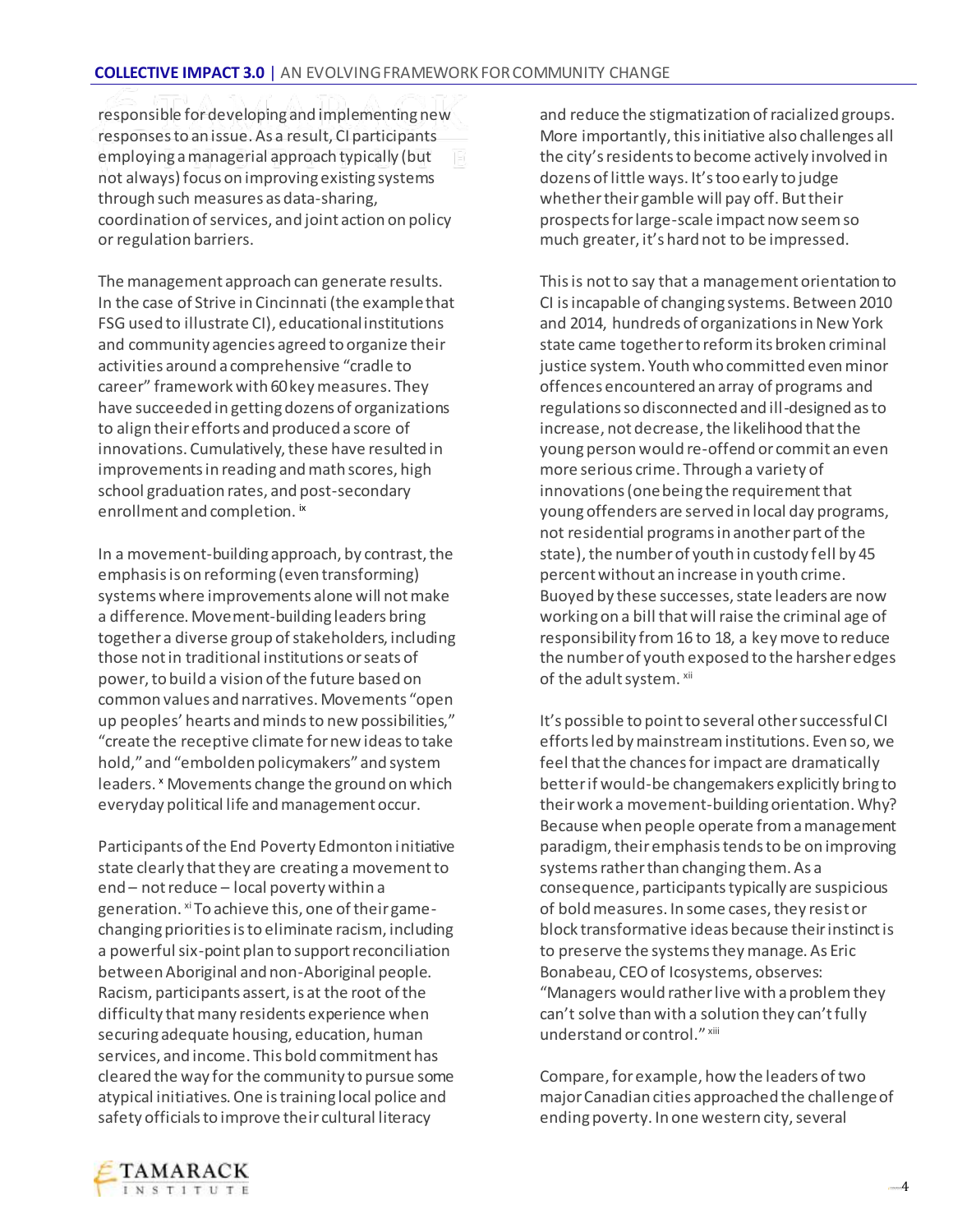reputable non-profit leaders made the case that reducing wage inequity and introducing a guaranteed annual income should be key features of the poverty reduction plan. Key philanthropic leaders co-convening the plan's development vetoed the idea. It was alleged that such measures were unlikely to gain widespread support in a community that celebrates "pulling yourself up by your bootstraps." Moreover, they risked alienating several of the funder's generous conservative contributors. In Hamilton, on the other hand, the chair of the poverty roundtable declared that poverty was a public health crisis on the scale of SARS. A guaranteed annual income and living wage policies, he said, were as key to poverty reduction in the 21st century as the abolition of slavery and child labour were in the 19th century. Rather than alienate local leaders, the call to action has inspired them. The municipality, the Chamber of Commerce and local school board have signed on as living wage employers. xiv

Mainstream leaders are right to heed the interests of the organization they are paid to operate. But we believe that broad, deep, and durable changes in communities are more likely when CI participants embrace a movement-building rather than a managerial approach to their work. By approaching CI in the same way you would a movement, we are far more likely to "shift boundaries for what is socially acceptable and politically expected." xv

## UPGRADING THE FIVE CONDITIONS

In their 2010 article, Kania and Kramer identify five conditions that communities must fulfill in order to get from isolated impact (where organizations operate independently and scale is achieved through the growth of individual organizations) to collective impact. These are: agreement on a common agenda; the development of a shared measurement approach; leveraging resources through mutually reinforcing activities; building continuous communications; and a backbone structure to mobilize the collective effort.

Although we reaffirm that these conditions are "roughly right," we believe they are too narrowly framed to capture how successful CI actually operates, particularly efforts that are explicitly embedded in a movement-building approach to community change. The following section describes how we would upgrade each of the five conditions and why.

### FROM CONTINUOUS COMMUNICATION TO AUTHENTIC COMMUNITY ENGAGEMENT

One of the biggest critiques of the earlier version of the CI framework is its apparent failure to put community at the centre of the change process. While FSG in no way set out to diminish the role of community in the work, there appears to be a strong emphasis on "CEO-level cross-sector leaders" in some of the early articles. xvi

The case for authentic and inclusive involvement of a broad spectrum of system stakeholders, particularly those most affected by complex issues, is overwhelming. It allows participants to draw on "360-degree insight" into the nature of the problems and how they might be addressed. It creates a broader constituency for change – so critical in any effort to disrupt and change systems. It cultivates broad ownership and long-term commitment to the change process which is essential when the initial excitement begins to flag and the going gets tough. Most importantly, the idea that those most affected by an issue should participate fully in attempts to address it (aka "Nothing about us without us!") is a fundamental democratic and moral principle.

Robust community engagement is back-breaking work. It takes time to map out which stakeholders to invite to the table, skill to create good opportunities to engage people at each stage of the change process, and confidence and humility to navigate the inevitable conflicts between participants who differ in their values, interests, and power. Tamarack has been working on the craft of community engagement for over a decade. Some of that experience is captured in Paul Born's books, *Community Conversations*(2012) and *Deepening Community* (2014). As central as

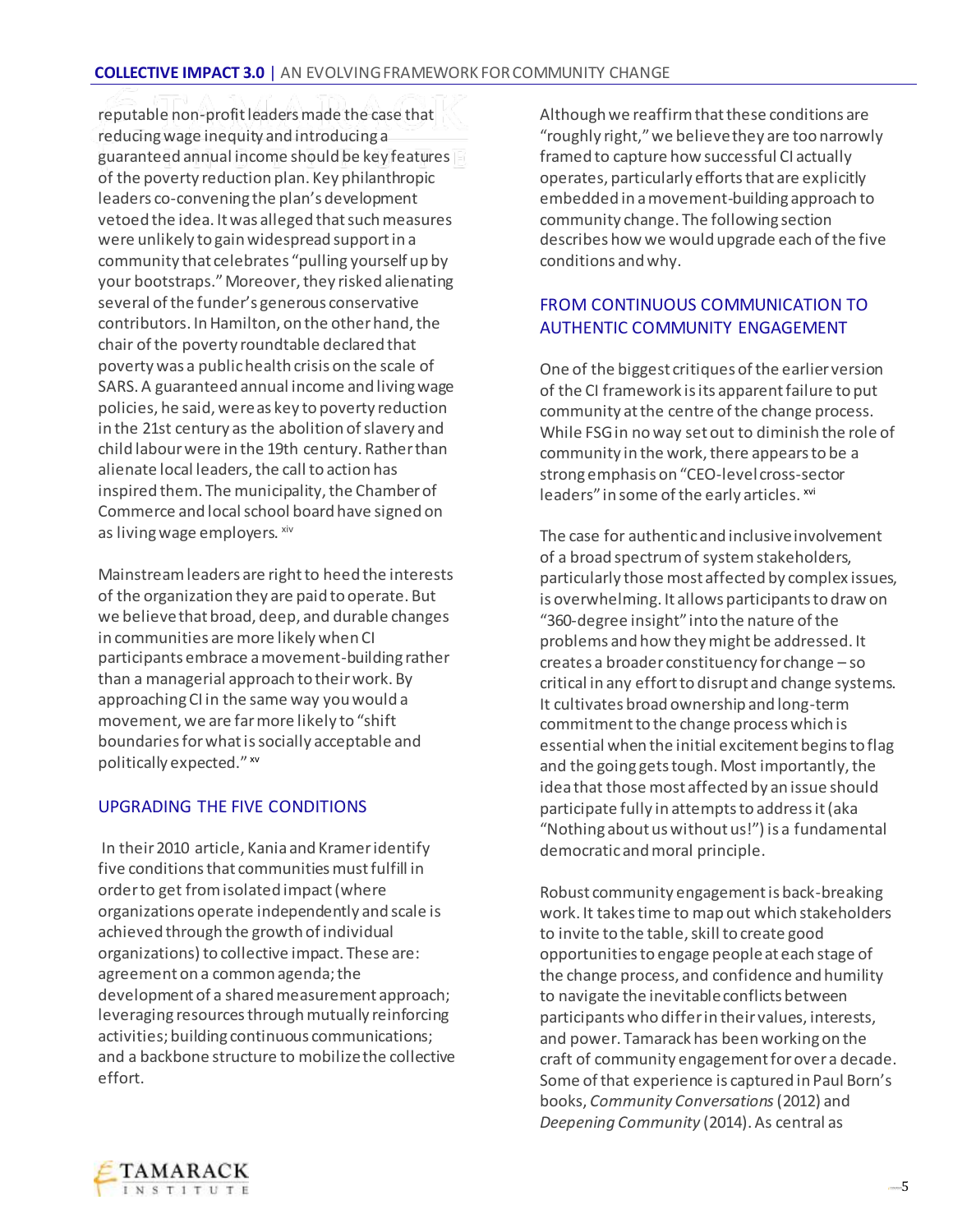community building is, we still feel like we are merely scratching its surface.

The FSG team has since more than made up for this initial omission. In 2015, Kania and Kramer's fourth article in the CI series focused on the importance of equity and argued that inclusion in the change process of the people most affected by an issue is "imperative." xvii More recently, of their Eight Collective Impact Principles of Practice, three concern equity, the inclusion of community members, and relationship, trust, and respect. FSG is working with organizations that have a long history in these issues to promote these principles to CI efforts across the world.

The original article on CI identified "continuous communication" as a condition for mobilizing stakeholders, building trust, and structuring meaningful meetings and work. Somehow, "continuous communication" hardly seems to convey all the work that is involved. Why not call a spade a spade? Authentic and inclusive community engagement is, without a doubt, a condition for transformational impact and therefore a condition for CI 3.0.

### FROM COMMON AGENDA TO SHARED **ASPIRATION**

Jay Connor is fond of quoting an exchange between a journalist and Francis Ford Coppola, the movie director famed for *The Godfather* and other hits. When asked to explain the difference between what made a good movie versus a bad one, Coppola responded, "In a good movie, everyone is making the same movie." xviii

Kania and Kramer quite rightly point out that many participants who profess to be working on a common problem are in fact working with different perspectives on the nature and root causes of that problem and how it might be resolved. So the results they generate are likely to be fragmented, not collective. A true common agenda requires leadership to bring key stakeholders together; to review the key data which informs the problem or issue; to develop a shared vision for change; and to determine the

core pathways and strategies that will drive the change forward. This is more than a simple planning exercise. Indeed, it requires would-be collaborators to find (or create) common ground despite their very different values, interests, and positions.

As much as we believe this to be true, a focus on a community aspiration can have an even more powerful impact when creating a broader movement for change. This requires participants to develop outcomes that are based on community values sufficiently ambitious that they cannot be realized through business as usual. A solid community aspiration can also create the kind of "big tent" under which a wide range of participants can pursue the interdependent challenges underlying tough issues. (See sidebar on *Perverse Consequences*).

Take, for example, the Hamilton Roundtable for Poverty Reduction. Formed in 2002, it drew members from the city's business, government, and voluntary sectors, and community leaders with the lived experience of poverty. After extensive consultations in the broader community, Roundtable leaders concluded that "poverty reduction" would not mobilize the energies of a large and diverse network of people. Instead, they called for the effort to embrace a bolder aspiration: "Make Hamilton the Best Place to Raise a Child." They consequently organized a framework around five critical points of investment (from early learning and parenting to employment) that engaged dozens of networks and organizations.

The aspiration was contagious. In October 2005, Hamilton's major paper, the Spectator, announced that it would make poverty coverage a priority. It published a front page that was blank except for one statement: "The stories have been removed from this page to remind us that nearly 100,000 children, women and men live in poverty in Hamilton, people whose stories rarely make the front page. We're going to change that." xix Soon afterwards, city council embedded the words "Best Place to Raise a Child" in Hamilton's mission statement and a local marketing expert praised the

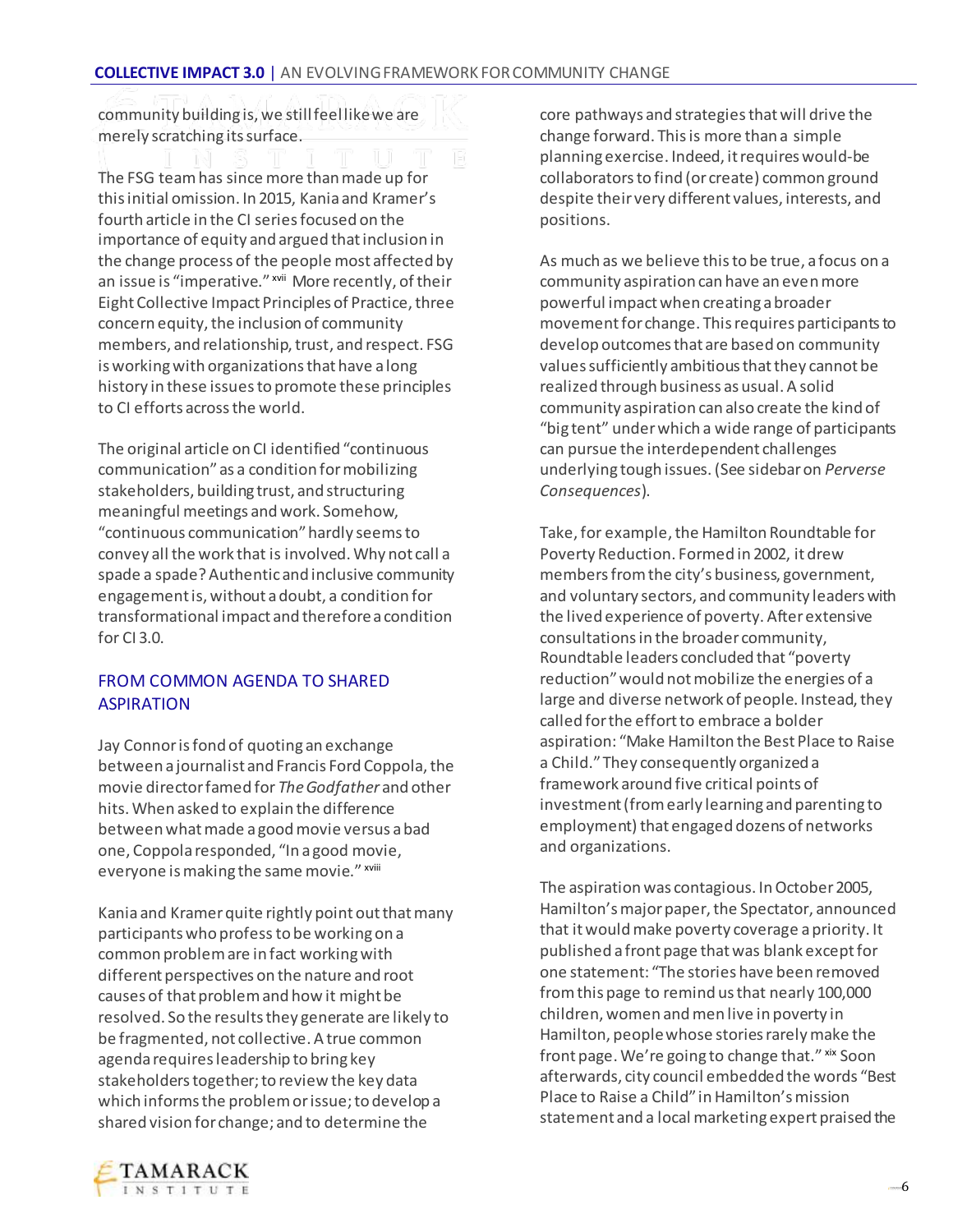aspiration for its ability to inspire community-wide action. xx By 2011, a Nanos survey reported that 80 percent of respondents felt that municipal investment in poverty reduction should be the city's number one priority. It was a result that startled the veteran pollster administering the survey. "There are very few issues that you get 80 percent of anybody to agree on," he remarked in surprise. xxi

#### *THE PERVERSE CONSEQUENCES OF NARROWLY FRAMED AGENDAS*

*Focusing on one slice of a complex problem may make the challenge less overwhelming and improve the chances of developing a shared agenda. It may also have some perverse consequences.*

*Take, for example, the efforts to reduce malaria and HIV, two leading causes of child mortality in the developing world. Spearheaded by the generous support and relentless leadership of the Bill and Melinda Gates Foundation, international donors for the last decade have focused on developing and deploying high-impact vaccinations. While their efforts have saved millions of lives, they have created other problems. Funders, governments, and health organizations have diverted so many human and financial resources from other types of medical care, nutrition, and education that there has been a sharp jump in more common ailments, such as birth sepsis, diarrhoea, and asphyxia. One report described how some patients walked nine hours to clinics to get their HIV and malaria medications, only to vomit them back up due to hunger and fatigue. In some countries, malaria and HIV rates have begun to climb again.* 

*In response, many international funders have adjusted their effort to focus on a bigger aspiration, "broader, integrated child survival," and have broadened their strategies to focus on prevention and treatment of diseases and on strengthening the entire health care delivery system. xxii*

#### FROM SHARED MEASUREMENT TO STRATEGIC LEARNING

"Developing a shared measurement system is essential to collective impact. Agreement on a common agenda is illusory without agreement on the ways success will be measured and reported. Collecting data and measuring results consistently on a short list of indicators at the community level and across all participating organizations not only ensures that all efforts remain aligned, it also enables the participants to hold each other accountable and learn from each other's successes and failures." xxiii

This sums up one of the most popular conditions of CI. It has generated the greatest experimentation across CI initiatives.

Five years later, we've discovered a great deal about the mechanics of developing shared measurement systems, and have concluded we still have a long way to go. <sup>xxiv</sup> One of the biggest of these insights is that CI participants have more success with shared measurement if they treat them as one part of a larger system of learning and evaluation.

Consider, for instance, the different measurement approaches taken by General Motors and Toyota in the 1980s and 1990s. General Motors was a dataheavy and report-heavy organization. It employed sophisticated systems to gather, analyze, and develop thick reports for senior managers. Toyota, on the other hand, emphasized management practices that were data-light and learning-heavy. It chose to focus on a few select measures, realtime feedback loops, and floor-level decision making. xxv While the performance gap between the companies has recently closed (due in part to a worrisome decline in Toyota's once-vaunted quality control), researchers and business leaders credit the different evaluation and measurement processes for Toyota's consistently better outcomesin earlier years.

A robust learning and evaluation process is even more critical in community-wide change efforts. Unlike the relatively routinized nature of an automotive production line, social innovators are trying to change the dynamic and complex systems that underlie social problems. They want measurement systems that (a) provide real-time

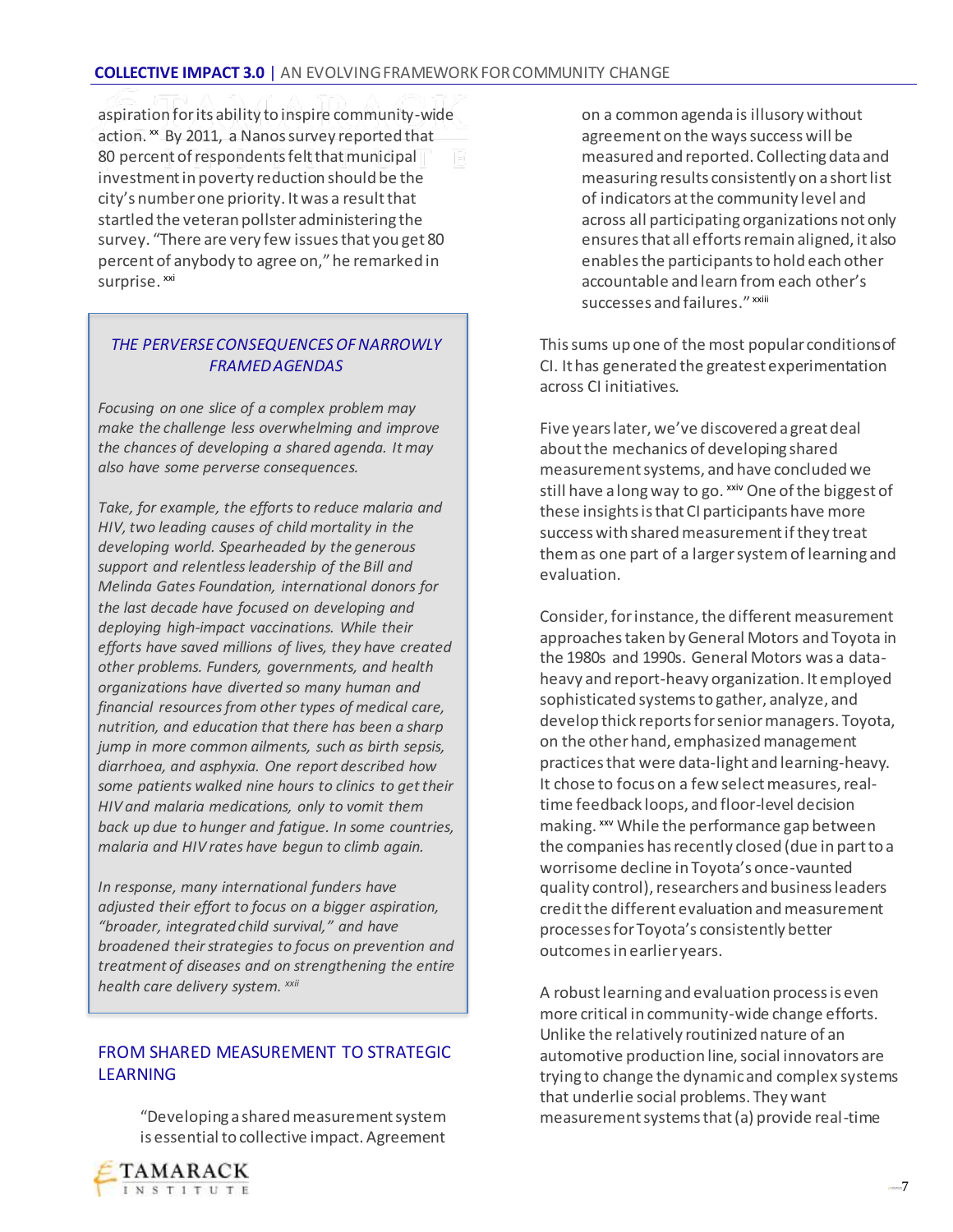feedback on the multiple outcomes expressed in their theory of change or strategy; (b) are manageable; (c) have robust processes for sensemaking and decision-making; and (d) can co-evolve with their ever-changing strategies. CI participants are known sometimes to rush right into shared measurement with the question, "What should and could we measure together?" Unfortunately, without first having laid the foundations for strategic learning, they find themselves wrapped up in messy, frustrating, tail-chasing processes with slim prospects for producing useful data.

The experiences of the many 10-year plans to end community homelessness illustrate the point. These initiatives are able to employ relatively sophisticated homelessness management information systems (HMIS). This is due in part to a well-developed "Housing First" philosophy that identifies the key outcomes whose measurement deserves extra attention. Most of the groups have also developed good processes for using the data to inform decisions about their overall strategy. Not only have these resulted in adaptations to the Housing First model, they have prompted many to recognize their need to develop entirely new models for the prevention of homelessness. xxvi Community-based initiatives to end homelessness are exemplars in strategic learning and data use.

A formal shift to a strategic learning approach, which includes shared measurement as a component rather than a central feature of the process, should be straightforward. It will appeal to more experienced community builders to know that measures are only part of learning. It also will be welcomed by evaluators who want to build measures for outcomes that matter – social innovators will use the feedback, rather than consign it to the shelf.

Happily, much of the groundwork for adopting a strategic learning stance in CI initiatives has already been laid. The Atlantic Philanthropies and the Center for Evaluation Innovation, the pioneers of the approach, feature multiple tools and examples on their websites. FSG has produced a comprehensive, easy-to-use, and solid resource on building strategic learning systems. The next

generation of CI practitioners would do well to adopt and adapt these frameworks.

#### FROM MUTUALLY REINFORCING ACTIVITIES TO A FOCUS ON HIGH-LEVERAGE AND LOOSE/TIGHT WORKING RELATIONSHIPS

Of the five conditions, "mutually reinforcing activities" is our favourite. It so elegantly captures the need of CI to add up to more than the sum of its parts.

Yet, as elegant as it is, the focus on mutually reinforcing activities has two limitations. The first is that it may unintentionally encourage CI participants to focus on areas that offer great opportunities for cooperation rather than the greatest opportunities for results. This is nicely captured by two practitioners, Peter Boumgarden and John Branch. In their article, "Collective Impact or Collective Blindness," they remark:

> "While we do not doubt the benefits of collaboration, we argue that 'collective impact' over and above competition often results in coordinated but misdirected effort." xxvii

CI participants must see beyond collaboration and instead focus on strategies that focus on "high leverage" opportunities for change. They must commit to a systemic reading of the complex systems they are trying to change, and to making a realistic assessment of where local actors have the knowledge, networks, and resources to make a difference. xxviii Finding this "sweet spot" where these two intersect is not easy.

Just ask the thousands of CI participants working hard to replace fragmented programs for vulnerable families with more holistic, coordinated, and accessible services. The two most typical strategies, co-locating of services and case management methods, offer excellent prospects for cooperation: they are relatively easy to implement and "don't require co-locators to give up funds, authority or turf". <sup>xxix</sup> It turns out that they are also low leverage: while families benefit from having services in one place and an advocate

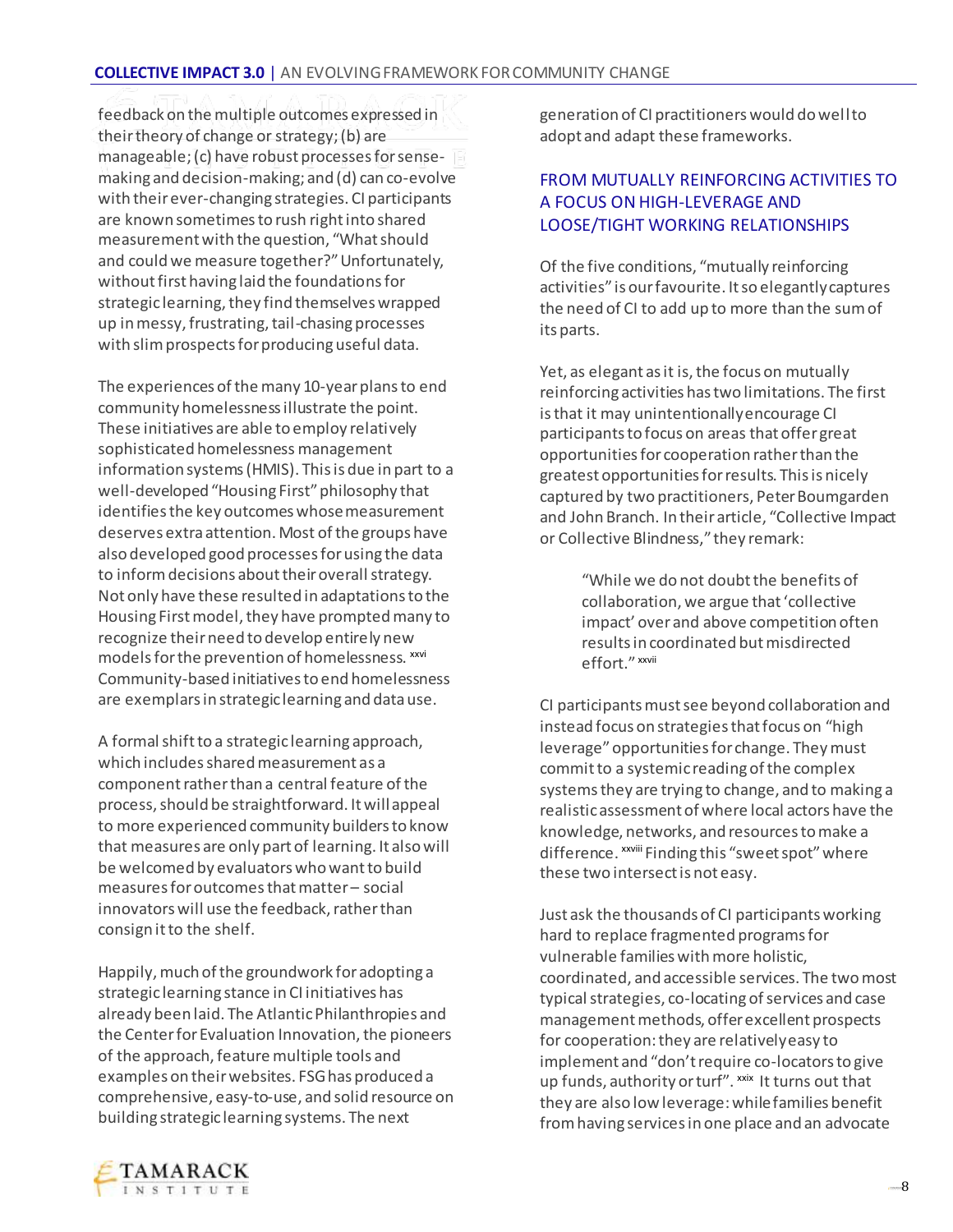willing to help them navigate them, the majority of programs still operate with inflexible eligibility criteria, offer cookie-cutter supports, and are so poorly coordinated that accessing them is a fulltime job. With few exceptions, these strategies have not resulted in better outcomes for struggling families. The higher leverage strategy is for policy makers and funders to decentralize responsibility for program design to regional and local organizations and hold them accountable for broad – rather than discrete – outcomes. While these measures are more far more likely to lead to comprehensive, flexible, and quality services, along with better results for families, they consistently meet with resistance from people within the systems because they are messy and require shifts in power and resources. xxx

The second limitation of a strong emphasis on mutually reinforcing activities is that it seems to exclude the periodic necessity to allow participants to pursue independent –even competing – pathways to a common goal. In the case of Tillamook County, Oregon, for example, health organizations, education groups, and faith-based organizations settled on a common aspiration to eliminate teen pregnancy. But they could not agree on a common strategy. As a result, each pursued its own unique path. Public health advocates promoted safe sex. Educators focused on increasing literacy on sexuality. Faith-based organizations preached abstinence. The cumulative result of their efforts was a 75 percent reduction in teen pregnancy in 10 years. xxxi Why? Because different strategies triggered different outcomes for different groups of vulnerable families and teens.

Pursuing different pathways is particularly productive when social innovators are unclear about the nature of the problem they are trying to address. In these situations, it makes good sense for people to fan out and try different approaches. In the case of Opportunities 2000, a pioneering CI effort to reduce Waterloo Region's poverty levels to the lowest in Canada, non-profit organizations worked together to advocate the creation of a fund to invest in innovative ways to reduce poverty. They then applied to access the fund

through competitive bidding, with many nonprofits participating in multiple proposals. This not only resulted in a range of innovative responses, including Canada's first head-hunting service for working poor immigrants and the country's first Individual Development Accounts, but also an increase in the monthly income of nearly 1,600 low-income families. xxxii

The late Brenda Zimmerman, a world expert on managing complex systems, concluded that one of the key attributes of successful social innovators was their ability to know when and how to "mix cooperation with competition." xxxiii This flies in the face of conventional wisdom, which suggests that collaboration is always the best response. So it may well be that conventional wisdom is a barrier to what appears to be a critical condition of Collective Impact 3.0: a focus on high-leverage strategies, and permission to participants that they work as loosely or as tightly as the situation requires.

#### FROM BACKBONE SUPPORT TO A CONTAINER FOR CHANGE

Backbone support, CI's fifth condition, was warmly received by veteran community builders and changemakers.

> "Creating and managing collective impact requires a separate organization and staff with a very specific set of skills to serve as the backbone for the entire initiative. Coordination takes time, and none of the participating organizations has any to spare. The expectation that collaboration can occur without a supporting infrastructure is one of the most frequent reasons why it fails." xxxiv

This simple statement reaffirms what community builders have been saying since the 1960s: work on community change across organizational and sectoral boundaries must be placed firmly in the centre – rather than on the side – of participants' desks. It warrants an investment of extra resources in an intermediary or coordinating body whose job it is to see to the day-to-day work of collaboration. Even CI's outspoken critics acknowledge how the

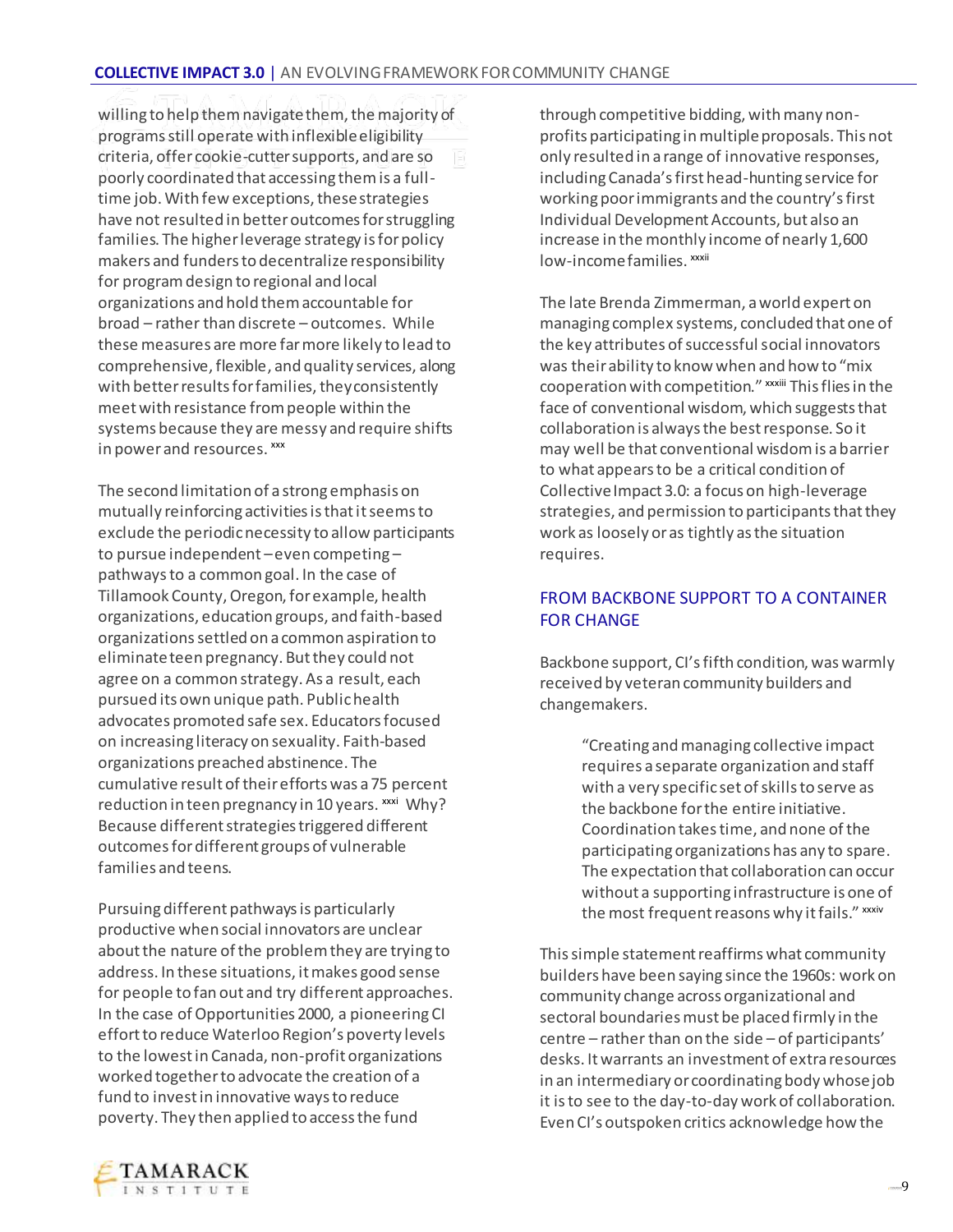framework has encouraged practitioners and funders to invest greater time, energy, and financial resources into ensuring this support is in place. xxxv

The renewed emphasis on backbone support has also led to a much better understanding of the infrastructure required for community change. This includes an elaboration of the various roles that the backbone group can play (e.g., guiding the creation of a vision and strategy, mobilizing funding, and advancing policy) as well as the governance structures, funding models, and leadership styles required to support them. xxxvi These insights represent significant steps forward in practice in five short years.

#### *PLENTY OF MISTAKES, TOO*

*CI practitioners have made plenty of mistakes in our newfound exuberance for backbone supports.* 

*In many instances, people have been confused by what backbone support involves. It simply means to appoint one or more organizations to fulfill various essential functions, sometimes with extra financial resources. Instead, the term has been taken for a recommendation to create specialized organizations from scratch. This may lead to investing substantial time and energy in creating and managing a new legal body. It also increases the risk that leading organizations feel less ownership and responsibility for the change effort. They let the "the new organization" run the show.* 

*In other cases, well-meaning CI leaders working on different challenges (including poverty, homelessness and early childhood development) have created their own boutique backbone groups. This has spread thin what few human and financial resources are available for backbone work. It has also served to strengthen silos and impede joint action across the boundaries of such artificial domains.*

*Tamarack staff will explore these – and other – missteps in backbone practices in a future article on CI 3.0.*

While these capture the "outer game" of change, the next generation of CI practitioners needs to

turn its attention to creating a "strong container" to assist CI participants with the inner game of personal change. Put simply, a strong container is where social innovators can:

> "… transform their understandings [of the system they are trying to change], the relationships [with others in the systems] and their intentions [to act]. The boundaries of this container are set so that the participants feel enough protection and safety, as well as enough pressure and friction, to be able to do their challenging work." xxxvii

Building a strong container requires paying attention to a variety of dimensions of backbone stewardship. Some of the more important ones are the following:

- The mobilization of a diverse group of funders, backbone sponsors, and stewardship arrangements that demonstrate cross-sectoral leadership on the issue.
- The facilitation of the participants' inner journey of change, including the discovery and letting go of their own mental models and cultural/emotional biases, required for them to be open to fundamentally new ways of doing things.
- Processes to cultivate trust and empathy amongst participants so they can freely share perspectives, engage in fierce conversations, and navigate differences in power.
- Using the many dilemmas and paradoxes of community change –such as the need to achieve short-term wins while involved in the longer-term work of system change – as creative tensions to drive people to seek new approaches to vexing challenges without overwhelming them.

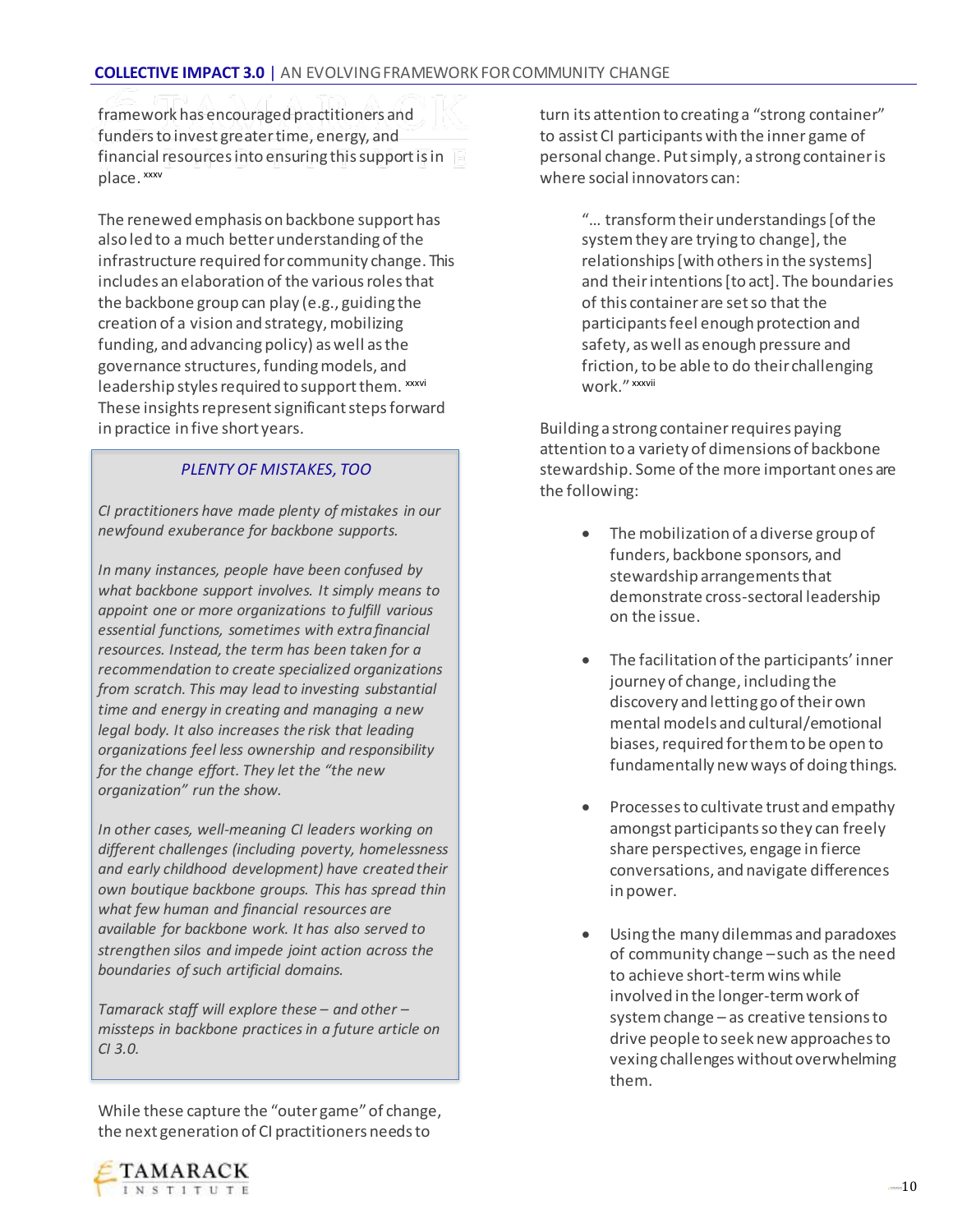Timely nudges to sustain a process of self-refueling change that can sustain multiple cycles of learning and periodic drops in momentum and morale.

It is difficult to overestimate the importance of creating a container for change. Some argue that it is more important than "charismatic leadership, technical expertise, or even funding." xxxviii Others argue that the critical "soft stuff" is more difficult to manage than the "hard stuff" of research, planning, and program design. Peter Senge notes:

> You cannot force commitment. What you can do is nudge a little here, inspire a little there, and provide a role model. Your primary influence is the environment you create. xxxix

The Energy Futures Lab in Alberta demonstrates the value of creating that kind of environment. It's an effort to help actors in the province's exportoriented, oil-and gas-dominated energy sector to "accelerate the transition to a carbon-constrained future" that is economically vibrant, socially equitable, and environmentally sustainable. The design team invested significant time and energy laying the effort's foundations:

- A formal commitment to create a radical middle position in the polarized mainstream debate over the energy system (e.g., "economy versus the environment," "resource development versus community well-being").
- The creation of a backbone group comprising five diverse organizations – an energy company, a key government department, two well-respected environmental non-governmental organizations, and an outstanding leadership development institute with growing expertise in Aboriginal leadership.
- The recruitment of a "whole system team" of participants who are a microcosm of the diverse values,

interests, and perspectives of the energy system's current stakeholders, and the engagement of their organizations, networks, and the broader public.

Having laid this groundwork, the backbone team worked diligently to create space for Lab participants to learn more about the energy system, themselves, and other participants. They carried out "deep interviews" with Fellows to surface their hopes, aspirations, and fears of energy transition; facilitated structured conversations about social and political narratives that shape people's perspectives on tough issues and how to empathize with alternative viewpoints; sponsored learning journeys to explore different parts of the energy system from a worm's-eye view, and systems-mapping sessions to look at the same systems from a bird's-eye view; and facilitated methods for dialogue that allowed people to have unspeakable conversations(e.g., can Albertans really maintain this standard of living in a carbon constrained future?). x<sup>1</sup>

The commitment to building a strong container has paid off. The participants signed their names to an op-ed piece in a major newspaper that advocated cross-sectoral leadership to shape – rather than endure – the energy transition already in progress. They crafted a vision document with 11 "pathways to energy system innovation" that they intend to upgrade once it has been tested with scores of networks and organizations across the province. There are nearly a dozen teams developing prototypes to test breakthrough technologies, policies, and business models that comprise the Lab's portfolio of promising initiatives. As one veteran of sustainability activism commented: "The commitment and the progress of this diverse group have been simply remarkable." xli

Bill O'Brien, a well-regarded business leader, noted: "The success of an intervention depends on the inner conditions of the intervenor." xlij In the same vein, the success of the next generation of CI initiatives depends on the ability of backbone teams to create the strong containers for change that support participants to dig deep when tackling stubborn social challenges.

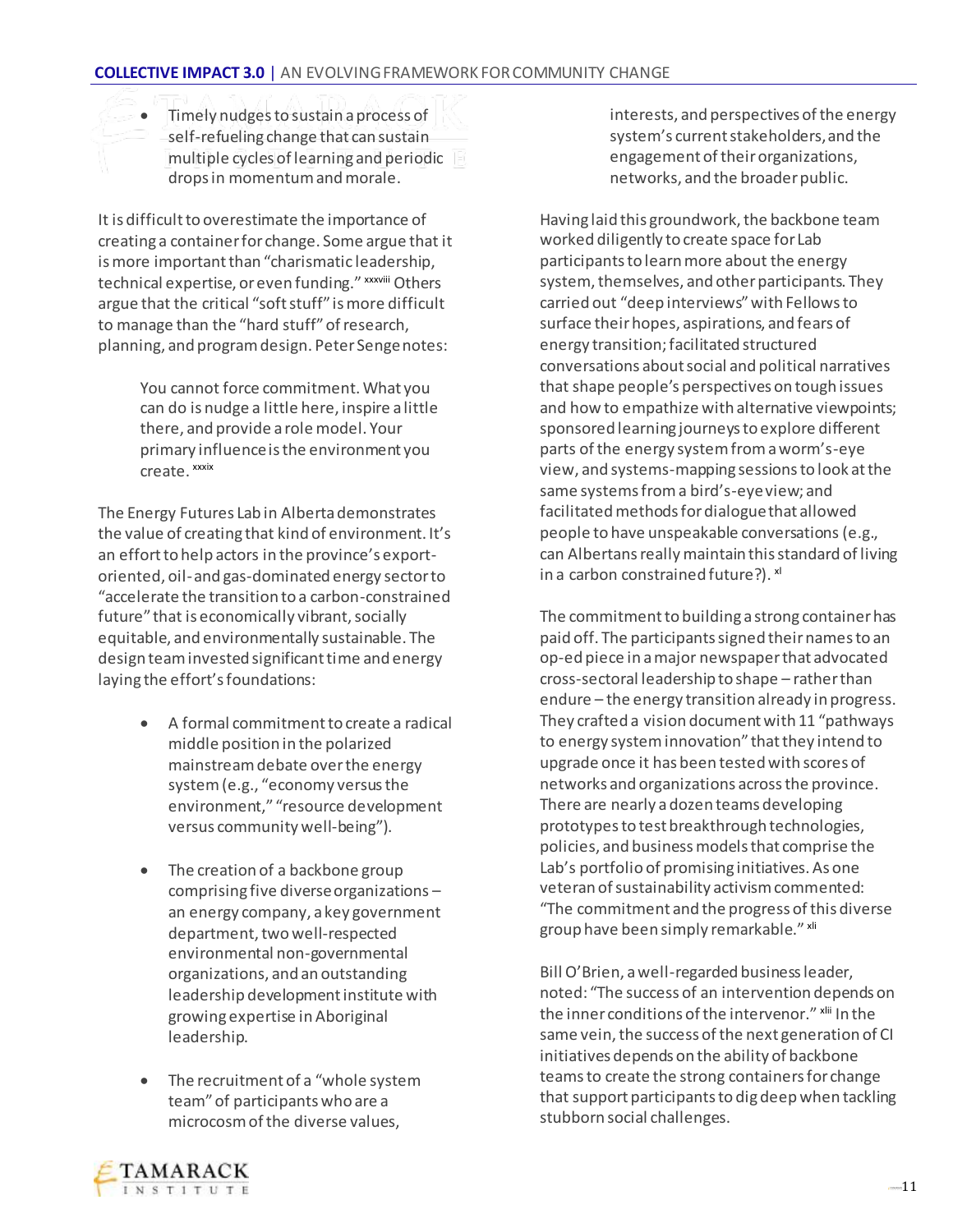#### **CONCLUSION**

The jury is still out on the ability of CI efforts to generate deep, wide, and sustained impact on tough societal challenges. In their study of 20 years of comprehensive community initiatives, the topdrawer researchers of the Aspen Institute's Roundtable on Community Change concluded that while there have been an impressive number of successful changes in policy and system changes, along with innovative programs, "few if any [initiatives] were able to demonstrate widespread changes in child and family well-being or reductions in the neighbourhood poverty rate." xliii

The CI framework has breathed new life into the weary efforts of many long-standing community change initiatives. It has also dramatically increased the number of new and aspiring changemakers. For all that, the exemplary stories of impact (like Medicine Hat's success in eliminating homelessness, or the slow but steady improvement of academic outcomes in the environs of Cincinnati) are still the exception rather than the rule.

The success of this next generation of community change efforts depends, in part, on the willingness of CI participants not to settle for marginal improvements to the original version of the CI framework. Instead, they must take on the challenge to continually upgrade the approach based on ongoing learning of what it takes to transform communities. The CI approach is – and always will be –unfinished business.

In this article, we've laid out what we feel are foundational elements of a CI 3.0 framework. Our core argument is that CI efforts are more likely to be effective when their participants operate from a movement-building paradigm. It is impossible for a leadership table compromised of 20 to 40 leaders – no matter how committed and influential –to tackle issues and make deep and durable change on their own. It requires the engagement, commitment, and investment of an entire community striving to be the best it can be and willing to make whatever changes to community systems – and its own behaviours –that are

necessary to build safe, prosperous, inclusive, and sustainable communities.

This is only the beginning. In subsequent articles we plan to weigh in on other elements of the approach, namely:

- Preconditions for CI
- Phases of CI
- Principles of practice for CI
- A selection of key practices (e.g. governance, shared measurement).

We encourage others to do the same. While there is no sure-fire recipe for community change, there are patterns of effective ideas and practices that can improve the probabilities of success. In a world that seems a bit more fragile, disruptive, and anxious than normal, we need all hands on deck to uncover, frame, and share those patterns. It'll make it easier to create newspaper headlines like those now appearing in the local papers of Medicine Hat.

#### *ABOUT THE AUTHORS*

#### *Mark Cabaj*

*Mark is President of the consulting company From Here to There and is a Tamarack Institute* 



*Associate. Between 1997 – 2000, Mark was the Coordinator of the Waterloo Region's Opportunities 2000 project, an initiative that won provincial, national and international awards for its multi-sector approach to poverty reduction. He served briefly as the Executive Director of the Canadian Community Economic Development Network (CCEDNet) and was the Executive Director of Vibrant Communities Canada (2002-2011). Mark's current focus is on developing practical ways to understand, plan and evaluate efforts to address complex issues*

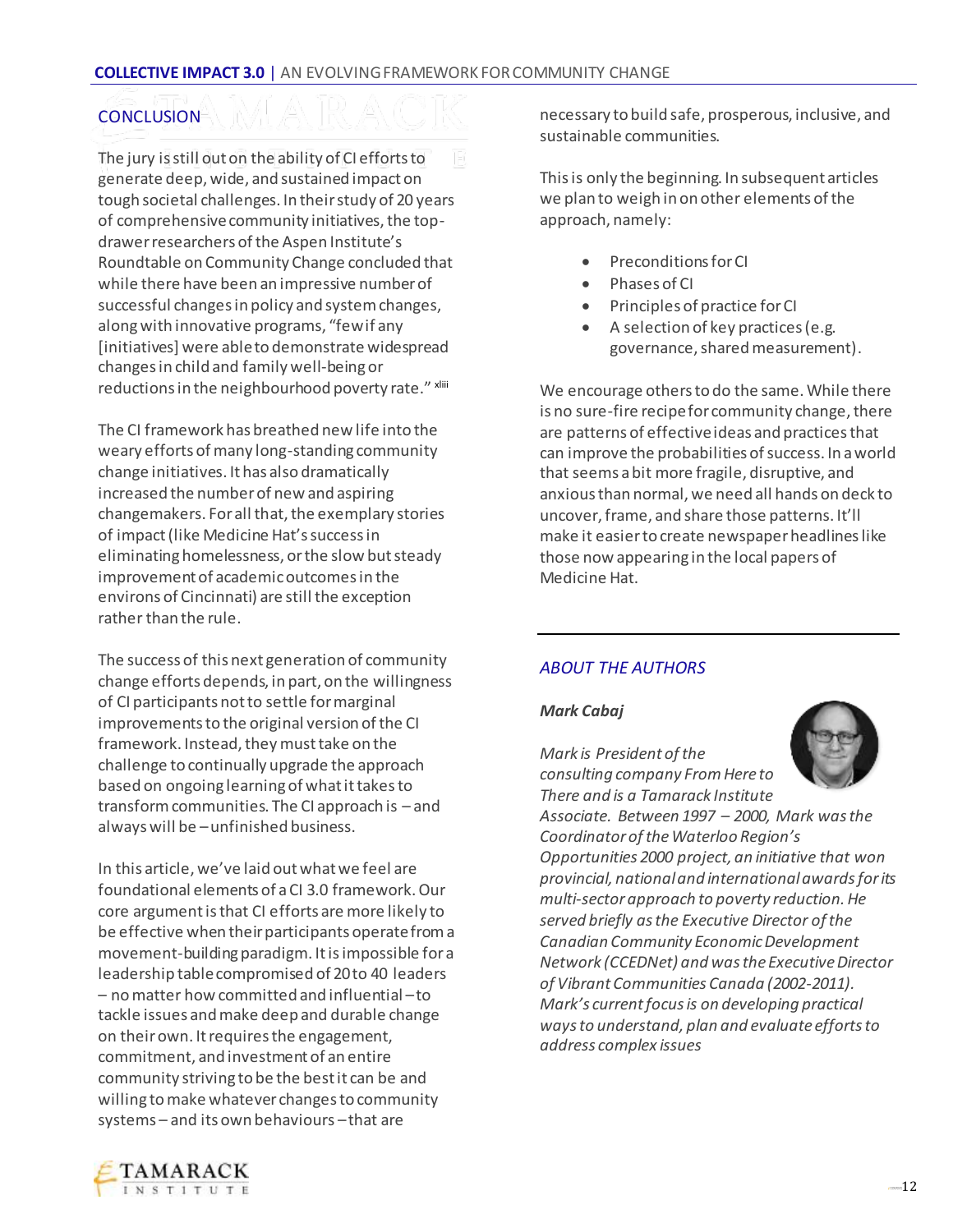#### *Liz Weaver*

 $\overline{a}$ 

*Liz is passionate about the power and potential of communities getting to impact on complex*



*Canadian Urban Institute's David Crombie Leadership Award in 2009.*

#### *ABOUT TAMARACK INSTITUTE*

*Tamarack is a connected force for change. We believe that when we are effective in strengthening community capacity to engage citizens, lead collaboratively, deepen community, and innovate in place, our collective impact work contributes to building peace and a more equitable society. Learn more a[t www.tamarackcommunity.ca](http://www.tamarackcommunity.ca/).*

<http://aletmanski.com/impact/eight-questions-for-thinking-and-acting-like-a-movement/>

xviii Retrieved from[: http://tamarackcci.ca/blogs/larrygemmel/jay-connor-collective-impact-summit](http://tamarackcci.ca/blogs/larrygemmel/jay-connor-collective-impact-summit)

xix Weaver, Liz and Anne Makhoul. 2009. Making Hamilton the Best Place to Raise a Child. Ottawa, ON: The Caledon Institute. <http://www.caledoninst.org/Publications/PDF/760ENG.pdf>

xxiii <http://www.collaborationforimpact.com/collective-impact/shared-measurement/>



<sup>&</sup>lt;sup>i</sup> Kania, J. and Kramer, M. 2011. Collective Impact. Stanford Social Innovation Review. Retrieved from: [http://ssir.org/articles/entry/collective\\_impact](http://ssir.org/articles/entry/collective_impact)

ii Wolff, Tom. April 8, 2016. Ten Places Where Collective Impact Gets It Wrong [Blog Post]. Retrieved from:

<http://www.gjcpp.org/en/resource.php?issue=21&resource=200>

III Carson, Emmett. October 31, 2012. Rethinking Collective Impact [Blog Post]. Retrieved from[: http://www.huffingtonpost.com/emmett-d](http://www.huffingtonpost.com/emmett-d-carson/rethinking-collective-imp_b_1847839.html)[carson/rethinking-collective-imp\\_b\\_1847839.html](http://www.huffingtonpost.com/emmett-d-carson/rethinking-collective-imp_b_1847839.html)

iv See blogs by Tynesia Boyea Robinson, retrieved from: http://www.gicpp.org/en/resource.php?issue=21&resource=200; Schmitz, Paul. 2014. The Culture of Collective Impact [Blog]. Retrieved from[: http://www.huffingtonpost.com/paul-schmitz/the-culture-of](http://www.huffingtonpost.com/paul-schmitz/the-culture-of-collective_b_6025536.html)[collective\\_b\\_6025536.html](http://www.huffingtonpost.com/paul-schmitz/the-culture-of-collective_b_6025536.html)

<sup>v</sup> Holmgren, Mark. 2015. Collective Impact: Watch Out for the Pendulum Swing and Other Challenges. [Blog]. Retrieved from:

[http://tamarackcci.ca/files/collective\\_impact\\_watch\\_out\\_for\\_the\\_pendulum\\_swing\\_and\\_other\\_challenges.pdf](http://tamarackcci.ca/files/collective_impact_watch_out_for_the_pendulum_swing_and_other_challenges.pdf)

vi <http://collectiveimpactforum.org/blogs/51306/advancing-practice-collective-impact>

vii Harwood, Rich. 2014. "Putting Community in Collective Impact: Five Characteristics of Civic Culture that Coll ective Impact Efforts Must Address." Stanford Social Innovation Review; Jolin, Michele, Paul Schmitz and Will Seldon. 2010. Needle-Moving Community Collaboratives: A Promising Approach to Addressing America's Biggest Challenges. The Bridgespan Group; Connor, Joseph A and Stephanie Kadel-Taras. 2003. Community Visions, Community Solutions: Grantmaking for Comprehensive Impact. St. Paul, MN: Amherst Wilder Foundation. viii Etmanski, Al. February 11, 2016. Eight Questions for Thinking and Acting Like a Movement. [Blog Post]. Retrieved from:

ix Strive Cincinnati. 2014-15 Partnership Repor[t. http://www.strivepartnership.org/sites/default/files/kw\\_partnership\\_rpt1014\\_v11\\_0.pdf](http://www.strivepartnership.org/sites/default/files/kw_partnership_rpt1014_v11_0.pdf) <sup>x</sup> See Etmanski.

xi Welcome to the End Poverty Edmonton Movement. Retrieved from[: http://www.endpovertyedmonton.ca/news](http://www.endpovertyedmonton.ca/news-blog/2015/9/18/welcome-to-the-endpovertyedmonton-movement)[blog/2015/9/18/welcome-to-the-endpovertyedmonton-movement](http://www.endpovertyedmonton.ca/news-blog/2015/9/18/welcome-to-the-endpovertyedmonton-movement)

xii <http://www.fsg.org/projects/collective-impact-approach-delivers-dramatic-results-new-yorks-juvenile-justice-system>

xiii [http://www.tamarackcommunity.ca/latest/brenda](http://www.tamarackcommunity.ca/latest/brenda-zimmerman-at-the-collective-impact-summit) -zimmerman-at-the-collective-impact-summit

xiv More Hamilton employers pledge to pay workers \$15 per hour. CBC. June 26, 2015. Retrieved from:

[http://www.huffingtonpost.com/emmett-d-carson/rethinking-collective-imp\\_b\\_1847839.html](http://www.huffingtonpost.com/emmett-d-carson/rethinking-collective-imp_b_1847839.html)

<http://www.cbc.ca/news/canada/hamilton/economy/more-hamilton-employers-pledge-to-pay-workers-15-per-hour-1.3129929> xv <http://aletmanski.com/impact/eight-questions-for-thinking-and-acting-like-a-movement/>

xvi Hanleybrown, Fay, Kania, John and Mark Kramer. 2012. Channelling Change: Making Collective Impact Work. January. Stanford Soc ial Innovation Review. Retrieved from[: http://ssir.org/articles/entry/channeling\\_change\\_making\\_collective\\_impact\\_work](http://ssir.org/articles/entry/channeling_change_making_collective_impact_work)

[http://ssir.org/articles/entry/the\\_equity\\_imperative\\_in\\_collective\\_impact](http://ssir.org/articles/entry/the_equity_imperative_in_collective_impact)

xvii Kania, John and Mark Kramer. 2015. "The Equity Imperative in Collective Impact." Stanford Social Innovation Review. Retrieved from: [http://ssir.org/articles/entry/the\\_equity\\_imperative\\_in\\_collective\\_impact](http://ssir.org/articles/entry/the_equity_imperative_in_collective_impact)

xx Farias, Chris. (2013, March 13). What is Hamilton's Brand? Hamilton Spectator.

xxi Reilly, Emma. (2010, October 18). Voters Target Poverty, Not Stadium. Hamilton Spectator. Retrieved from:

<http://www.thespec.com/news-story/2112136-voters-target-city-poverty-not-stadium/>

xxii Piller, Charles and Doug Smith. December 16, 2007, Unintended Victims of Gates Foundation Generosity. Los Angeles Times. Retr ieved from:<http://articles.latimes.com/2007/dec/16/nation/la-na-gates16dec16>